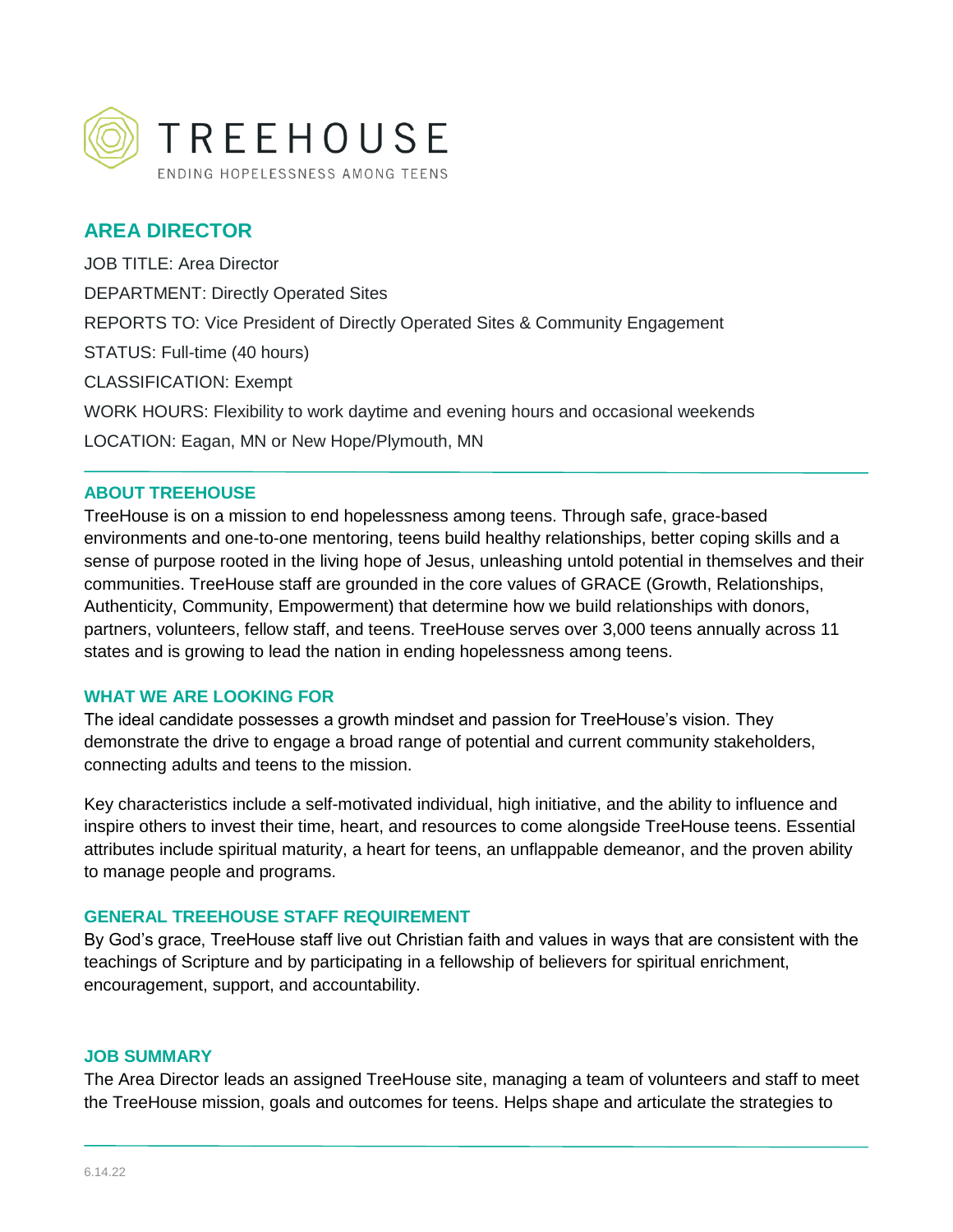ensure excellence in teen programming, while developing community partnerships and resources to sustain and grow the mission.

## **ESSENTIAL JOB FUNCTIONS**

### SPIRITUAL LEADERSHIP

- Provide spiritual leadership to volunteer and staff team by setting the tone and leading by example
- Help shape the spiritual climate of the organization as a leader within the larger team

### COMMUNITY ENGAGEMENT

- **TEENS -** Cultivate and maintain teen recruiting pipelines including intentional relationships with schools, social workers, courts, probation officers, pastors, parents, etc.; ensure consistent follow-up of referrals from these sources
- **VOLUNTEERS -** With the support of Community & Volunteer Engagement staff, recruit, equip, and retain a network of volunteers needed to support the overall mission of your site, including direct service to teens (e.g. program, mentoring) and support services (e.g. meals, community ambassadors)
- **AWARENESS -** With support from Community & Volunteer Engagement staff, serve as a key TreeHouse representative to community agencies, civic groups, businesses, churches, etc.
- **FUNDRAISING -** In partnership with Community & Volunteer Engagement staff, Development staff, and volunteer community ambassadors, execute a local strategy to meet annual fundraising and resourcing goals:
	- o Engage community and volunteers to connect teens/families to needed resources
	- $\circ$  Engage current and potential community donors in TreeHouse fundraising events/experiences and other strategic opportunities
	- o Cultivate and maintain a team of ministry partners who support the work of the assigned TreeHouse site financially and in prayer

## VOLUNTEER & STAFF DEVELOPMENT

- Develop a working climate in which volunteers and staff are motivated to achieve their full potential; train, coach, and develop them both on the job and in formal meetings and sessions
- Delegate responsibilities to volunteer and paid staff as appropriate for their level of competence while leading by example in program settings

### PROGRAM MANAGEMENT

- Collaborate with TreeHouse leadership to set and track progress toward site-specific goals and overall outcomes for teens
- Develop and communicate the strategies for site volunteers and staff to effectively serve teens.
- Ensure effective planning and organizing of program activities for assigned site
- Lead/participate in weekly programs, trips and activities, including driving a 12-passenger van to transport teens as needed
- In collaboration with site staff, assign careloads of teens to self, volunteers, and paid staff, and ensure teens receive consistent mentoring and support in safe environments
- Ensure accuracy and timeliness of all teen and community data tracking, administrative work, and basic vehicle maintenance for assigned site
- Manage site budget for teen programming, activities and trips, and other expenses; through local and personal networks provide fundraising opportunities for teens to earn scholarship money for trips and activities